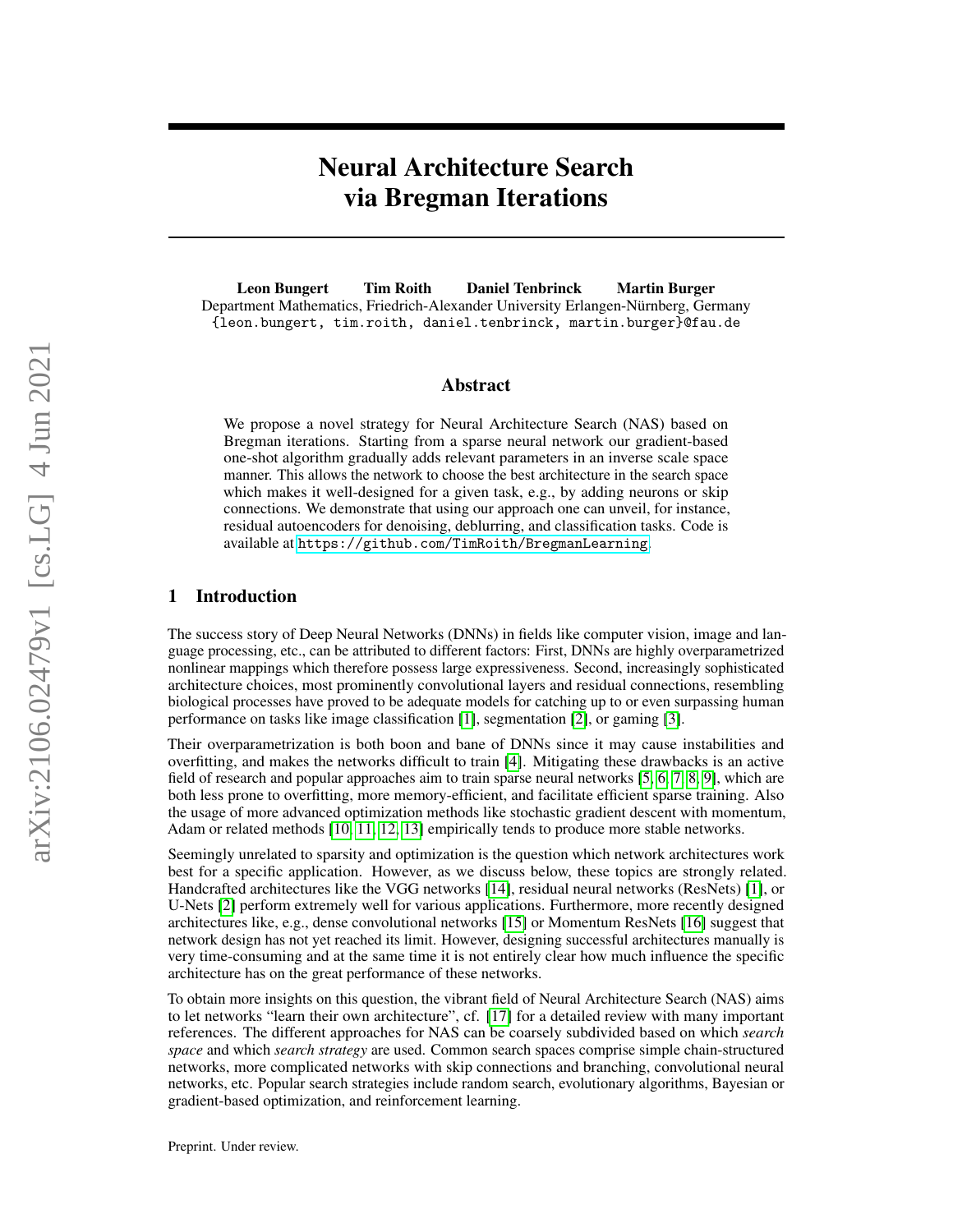

Figure 1: Denoising and deblurring of MNIST test images with unveiled different architectures. First and third image: Autoencoder, Second and fourth: Residual autoencoder.

# <span id="page-1-1"></span>2 The Method

In this article we propose a novel gradient-based one-shot Neural Architecture Search method using Bregman iterations for training sparse neural networks [\[18\]](#page-8-12). Bregman iterations are a generalized gradient descent algorithm and were originally proposed in [\[19,](#page-8-13) [20,](#page-8-14) [21,](#page-8-15) [22\]](#page-8-16) for applications in compressed sensing and image processing. Their main characteristic is that they start with a sparse solution and successively add features to minimize a loss function, this way forming an *inverse scale space*. As we demonstrate in this article this special feature makes them a well-suited algorithm for NAS, additionally being supported with a rich mathematical theory [\[23,](#page-8-17) [24,](#page-8-18) [25,](#page-8-19) [26,](#page-8-20) [27\]](#page-8-21).

Search Strategy Our *search strategy* for discovering suitable neural network architectures is gradient-based and utilizes the algorithm *AdaBreg* [\[18\]](#page-8-12), an inverse scale space variant of Adam [\[11\]](#page-8-5).

```
Algorithm 1: AdaBreg [18], a Bregman variant of Adam [11] for Neural Architecture Search.
default : \eta = 0.001, \beta_1 = 0.9, \beta_2 = 0.999, \epsilon = 10^{-8}, \delta = 1k = 0, \quad m_1 \leftarrow 0, \quad m_2 \leftarrow 0 // initialize
for epoch e = 1 to E do
    for minibatch B \subset \mathcal{T} do
         // Standard Adam steps
         k \leftarrow k + 1g \leftarrow \nabla L(\theta; B)m_1 \leftarrow \beta_1 m_1 + (1 - \beta_1) g\hat{m}_1 \leftarrow m_1/(1 - \beta_1^k)m_2 \leftarrow \beta_2 m_2 + (1 - \beta_2) g^2\hat{m}_2 \leftarrow m_2/(1-\beta_2^k)// Bregman steps
          v \leftarrow v - \eta \, \hat{m}_1 / (\sqrt{\}\widehat{m_{2}} + \epsilon) // Moment step for architecture
          \theta \leftarrow \text{prox}_{\delta J} \left( \delta v \right) \qquad \qquad \text{ // Shrinkage step for active parameters}
```
<span id="page-1-0"></span>Here,  $\eta > 0$  is the learning rate and  $\delta > 0$ , which we set equal to one, is a hyperparameter steering the magnitude of the network parameters  $\theta$ . Furthermore,  $\mathcal T$  denotes a training set and  $L(\theta; B)$  is a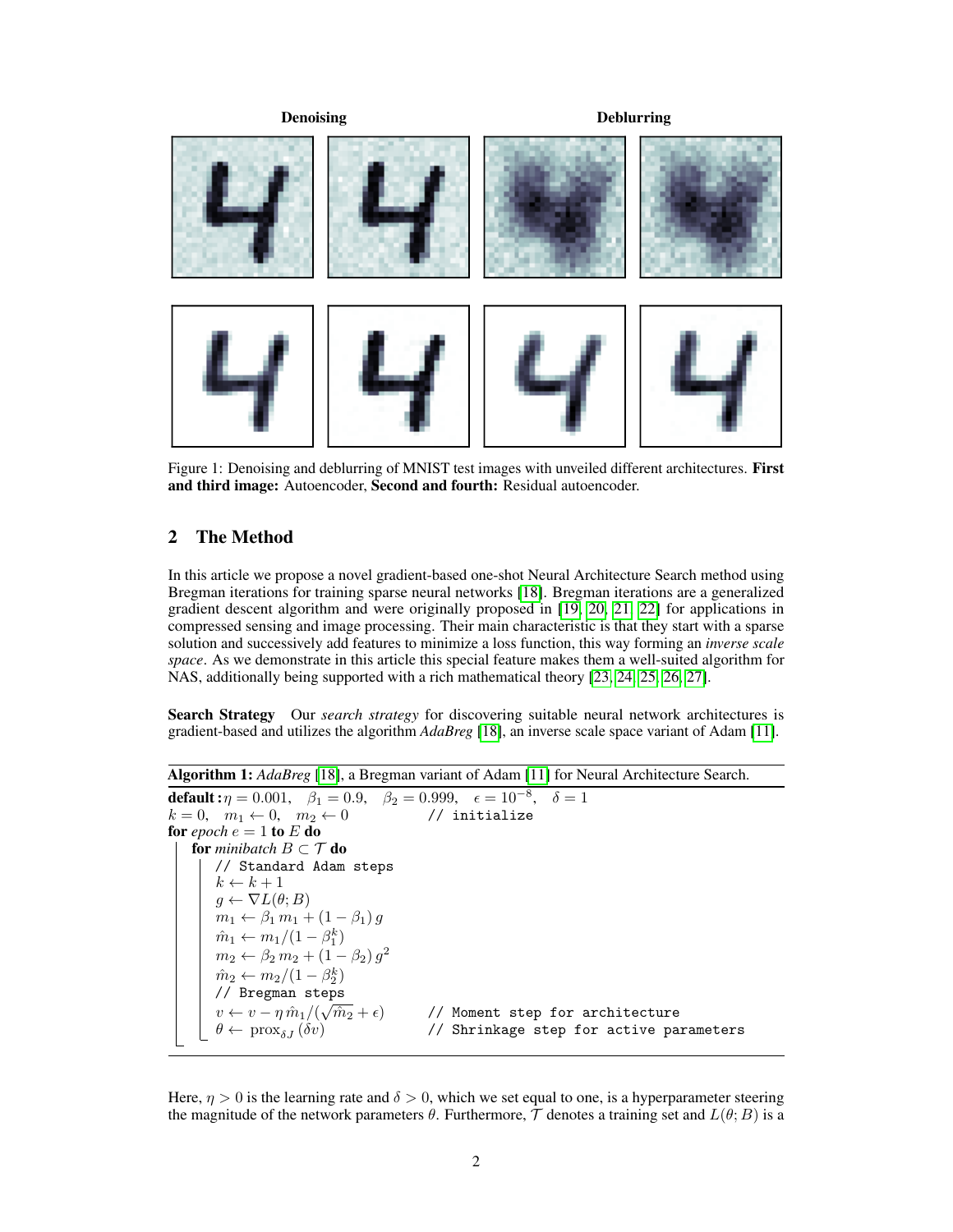batch loss function of the network parameters  $\theta$ . The functional J is *sparsity-enforcing*, and prox denotes the *proximal operator* [\[28\]](#page-8-22), defined as

$$
\text{prox}_{J}(v) = \underset{w}{\text{arg min}} \frac{1}{2} \|w - v\|^2 + J(w). \tag{2.1}
$$

When choosing the functional  $J(\theta) = 0$ , this is the identity operator and [Algorithm 1](#page-1-0) reduces to the popular Adam optimization method [\[11\]](#page-8-5). The algorithm features two variables  $v$  and  $\theta$  which are linked through the condition that v is a subgradient of the elastic net [\[29\]](#page-8-23) functional

$$
J_{\delta}(\theta) := J(\theta) + \frac{1}{2\delta} \|\theta\|^2 \tag{2.2}
$$

i.e.,  $v \in \partial J_{\delta}(\theta)$ . In the case that  $J(\theta) = ||\theta||_1$  equals the  $\ell_1$ -norm, the subgradients basically encode the *support* of non-zero parameters since  $v = sign(\theta) + \frac{1}{\delta}\theta$ .

[Algorithm 1](#page-1-0) first updates the variable  $v$  by performing a gradient descent step on the loss function  $L(\theta; B)$  and successively recovers only relevant parameters  $\theta$  by applying the proximal operator, which for  $J(\theta) = \mu \|\theta\|$  reduces to *soft-thresholding* [\[28\]](#page-8-22) with parameter  $\mu > 0$ :

$$
\text{prox}_{\delta\mu\|\cdot\|_1}(\delta v) = \delta \text{shrink}(v;\mu) := \delta \text{sign}(v) \max(|v| - \mu, 0). \tag{2.3}
$$

Since the threshold  $\mu$  does not change over the iterations, [Algorithm 1](#page-1-0) exhibits an inverse scale space behavior by adding more and more parameters as soon as the corresponding entries of  $v$  exceed it.

Search Space For the proposed Neural Architecture Search method the functional J typically involves a  $\ell_{1,2}$  group-norm of different parameter groups of the network, first proposed in [\[5\]](#page-7-4):

<span id="page-2-1"></span><span id="page-2-0"></span>
$$
J(\theta) = \sum_{\mathbf{g} \in \mathcal{G}} \sqrt{n_{\mathbf{g}}} ||\mathbf{g}||_2.
$$
 (2.4)

Here,  $G$  denotes the collection of all parameter groups, such as weight matrices, convolutional kernels, skip connections, etc., and  $n_e$  denotes the number of elements of a group member g, which ensures a balanced influence of all groups based on their number of parameters. The norm  $\|\cdot\|_2$  denotes a suitable  $\ell_2$ -norm of the group member g, which depending on the data structure can be the Euclidean norm of a vector, the Frobenius norm of a matrix, etc.

Note that we use the argument  $\theta$  in [\(2.4\)](#page-2-0) as a collective variable containing all free parameters of the network. The parameter groups  $G$ , which are regularized through [\(2.4\)](#page-2-0), together with the parameter groups not entering the regularizer constitute the *search space* of our NAS method.

As a prototypical example, let us study the following dense residual network structure with  $L$  layers, where  $x^{(0)} \in \mathbb{R}^d$  denotes the d-dimensional input and the output of the  $l + 1$ -st layer is given by

$$
x^{(l+1)} = \sigma(W^{(l)}x^{(l)} + b^{(l)}) + \sum_{i=0}^{l} \tau^{(l,i)}x^{(i)}, \quad l \in \{0, \dots, L-1\}.
$$
 (2.5)

Here,  $W^{(l)} \in \mathbb{R}^{d \times d}$  denote weight matrices,  $b^{(l)} \in \mathbb{R}^d$  are bias vectors, and  $\tau^{(l,i)} \in \mathbb{R}$  are residual skip parameters. For suitable choices of the skip parameters, weights, and biases the architecture [\(2.5\)](#page-2-1) covers special cases like standard feedforward network, ResNets or Neural ODE [\[1,](#page-7-0) [30\]](#page-9-0), momentum ResNets [\[16\]](#page-8-10), residual autoencoders [\[31\]](#page-9-1), etc.

Possible parameter groups of the model [\(2.5\)](#page-2-1) are the row vectors of all weight matrices

$$
\mathcal{G}_{\text{neur}} = \{W_{r,:}^{(l)} : l = 0, \dots, L-1, r = 0, \dots, d-1\},\tag{2.6}
$$

the collection of all skip parameters

$$
\mathcal{G}_{\text{skip}} = \{ \tau^{(l,i)} : l = 0, \dots, L-1, i = 0, \dots, l \},\tag{2.7}
$$

or the layers of the network

$$
\mathcal{G}_{\text{layer}} = \{W^{(l)} : l = 0, \dots, L - 1\}.
$$
\n(2.8)

Obviously, these group can also be combined, leading to simultaneous regularization of different parameter groups.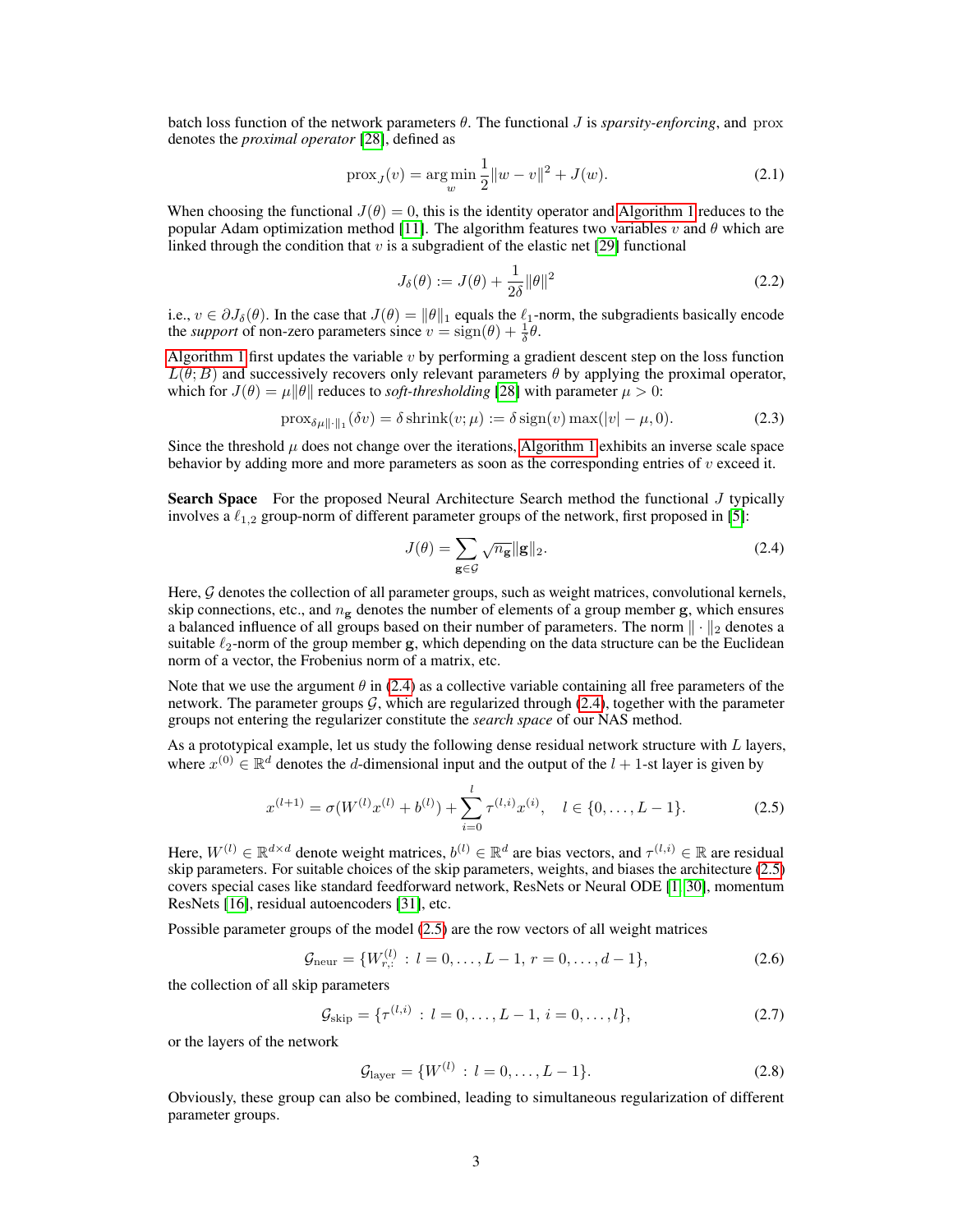Regularizing the first group enforces a small number of active neurons, which makes it a suitable model for discovering autoencoder-like architectures. Similarly, the second group enforces few active residual connections and the third group few active layers. Note that enforcing the latter is only meaningful when allowing for residual connections since otherwise the network does not transfer information.

As an example, consider the following two regularizers which enforce row sparsity with no skip connections, and joint sparsity of rows and skip connections, respectively:

<span id="page-3-0"></span>
$$
J(\theta) = \mu \sum_{l=0}^{L-1} \left( \sum_{r=0}^{d-1} \sqrt{d} \, \| W_{r,:}^{(l)} \|_2 + \sum_{i=0}^{l} \chi_{\{0\}}(\tau^{(l,i)}) \right),\tag{2.9}
$$

$$
J(\theta) = \mu \sum_{l=0}^{L-1} \left( \sum_{r=0}^{d-1} \sqrt{d} \, \| W_{r,:}^{(l)} \|_2 + \sum_{i=0}^{l} |\tau^{(l,i)}| \right),\tag{2.10}
$$

where  $\mu > 0$  is a regularization parameter. Note that by using the characteristic function  $\chi_{0}(\tau)$  which is zero if  $\tau = 0$  and  $\infty$  otherwise—the first regularizer forces all skip parameters to zero, whereas the second one just penalizes their  $\ell_1$ -norm. For ResNet-type architectures one could additionally include a positivity constraint for the skip connection parameters  $\tau^{(l,i)}$ , whereas for Momentum ResNet-type architectures positivity does not have to be enforced.

**Parameter Initialization** We combine the proposed NAS method, which utilizes a suitable sparsity regularization as described before, with a sparse parameter initialization strategy, c.f., [\[6,](#page-8-0) [18,](#page-8-12) [32\]](#page-9-2). This allows our method to unveil its own architecture as it is not predetermined by the initialization. For this we choose an initial sparsity level  $r \in [0, 1]$  for each parameter group over which we optimize and initialize their group members in the following masked way:

<span id="page-3-1"></span>
$$
\mathbf{g} = \tilde{\mathbf{g}} \cdot m, \quad m \sim \mathfrak{B}(r).
$$

Here, m is a random variable drawn from a Bernoulli distribution  $\mathcal{B}(r)$  with parameter  $r \in [0, 1]$ , and  $\tilde{g}$  is a non-sparse random initialization. For the latter, we either follow standard initialization techniques like [\[33,](#page-9-3) [34\]](#page-9-4) or utilize a modification proposed for sparse initialization in [\[18\]](#page-8-12), which rescales the variance of  $\tilde{g}$  with  $1/r$ .

Note that while initializing all weight matrices with zero is a bad idea because of the resulting unbreakable symmetry, it is possible to set all skip connections in [\(2.5\)](#page-2-1) to zero initially since the symmetry breaking will be accounted for by the weights.

# 3 Related Work

The corpus of existing literature on NAS is tremendous with new articles being released on a daily basis, see [\[17\]](#page-8-11) for an overview. The majority of the established methods can be attributed the labels *evolutionary*, *reinforcement learning based*, or *optimization based*. Furthermore, also sparsity enforcing methods (most prominently network pruning) have strong relations to NAS.

Evolutionary methods, which construct neural networks and optimize their parameters by using, e.g., genetic algorithms, have been already proposed in the 90s [\[35\]](#page-9-5) and are still being actively investigated [\[36,](#page-9-6) [37\]](#page-9-7). However, these techniques are difficult to scale to large architectures and are typically outperformed by gradient-based methods, cf., [\[17\]](#page-8-11).

A very successful branch of NAS uses reinforcement learning, see, e.g., [\[38,](#page-9-8) [39,](#page-9-9) [40\]](#page-9-10). Here, an agent designs and trains new architectures and receives rewards based on their performance or other quality measures. While these techniques work very well, they typically require vast amounts of computational resources since they require a full training of a possibly large architecture in every learning step.

Therefore, gradient-based optimization methods enjoy increasing popularity and oftentimes require only one training phase, which is referred to as *One-Shot Neural Architecture Search*. In [\[41\]](#page-9-11) a differentiable architecture search method (DARTS), which continuously relaxes the search space and solves a bilevel optimization problem, is proposed. A Bayesian optimization algorithm for determining the weights in a linear combination of network operations is studied in [\[42\]](#page-9-12). In [\[43,](#page-9-13) [44\]](#page-9-14)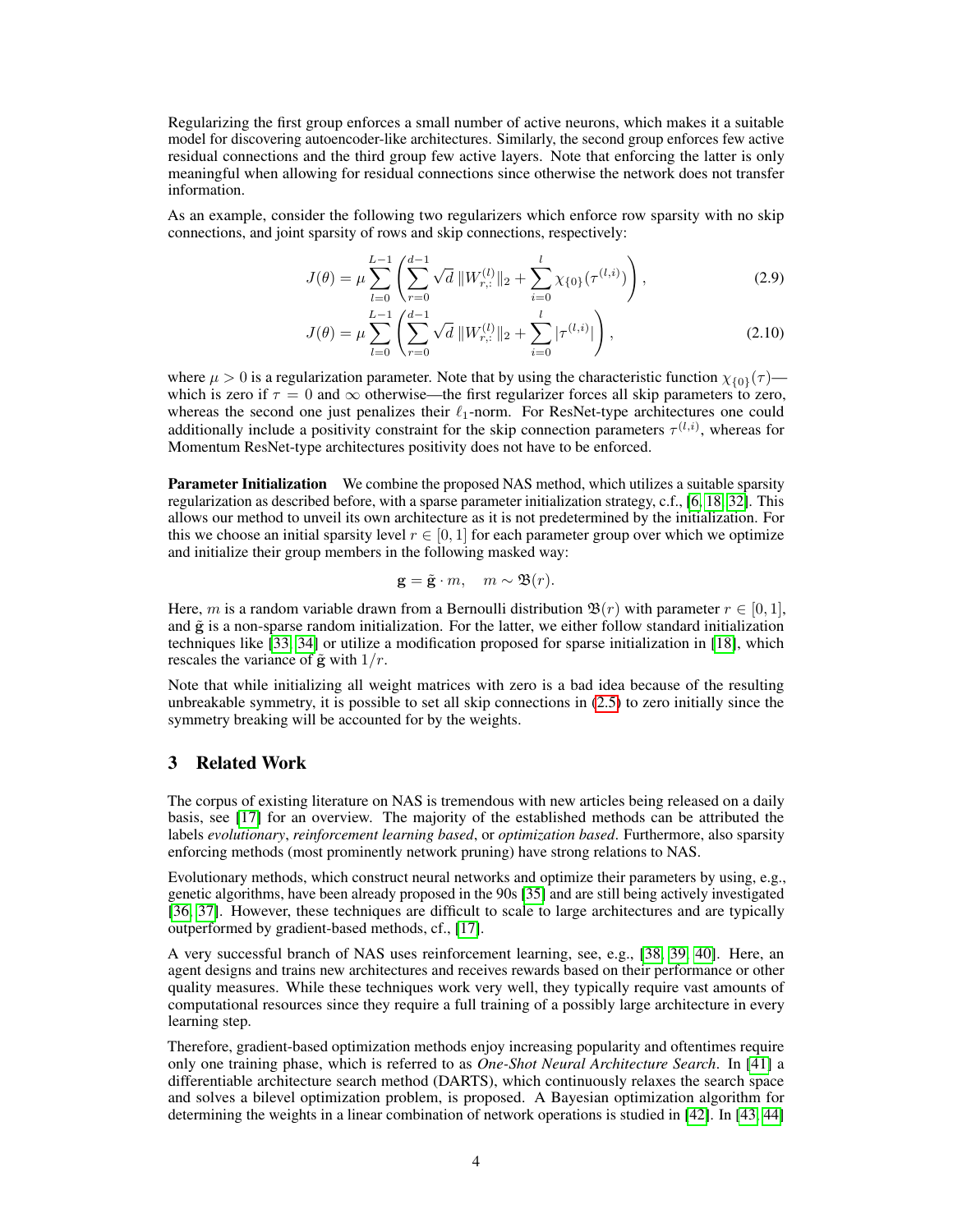<span id="page-4-0"></span>

Figure 2: Layer widths of unveiled autoencoders for denoising and deblurring.

the authors endow the set of admissible architectures with a weighted graph structure and optimize over parameters and architectures following ideas from optimal transport.

As mentioned before NAS has strong relations to sparsity. In particular, the lottery ticket hypothesis [\[8\]](#page-8-2) states that with high probability large network architectures contain sparse sub-architectures with equal performance. The most commonly used approach is pruning [\[9,](#page-8-3) [45,](#page-9-15) [46\]](#page-9-16), which is based on removing negligible network parameters by thresholding and can be combined with evolutionary algorithms to *grow-and-prune* strategies [\[6,](#page-8-0) [32,](#page-9-2) [47\]](#page-9-17). Also sparsity-regularized training [\[5\]](#page-7-4) and inverse scale space approaches [\[18,](#page-8-12) [48,](#page-9-18) [49\]](#page-9-19) have proven to be effective training methods for sparse neural methods, which, in addition, are amenable for mathematical analysis. Exploiting sparsity for NAS is a more recent endeavour: [\[50,](#page-10-0) [51\]](#page-10-1) phrase the problem as bi-level optimization with sparse weighting parameters of different network operations, [\[52\]](#page-10-2) consider a multi-objective problem, involving loss and sparsity terms.

### 4 Results

In this section we will apply the proposed NAS algorithm to different scenarios. First, we show that it can be used to discover autoencoder-like and residual architectures for image denoising and deblurring on MNIST [\[53\]](#page-10-3). Second, we also utilize our algorithm to unveil residual substructures of a DenseNet [\[15\]](#page-8-9) for the classification task on FashionMNIST.

#### 4.1 Denoising and Deblurring

In this section we perform NAS for denoising and deblurring images from the MNIST dataset [\[53\]](#page-10-3). The set consists of 60,000 gray scale images of handwritten digits with  $28 \times 28$  pixels, which we split into 55, 000 images used for the training and 5, 000 test images. For the denoising experiment we added Gaussian noise with standard deviation 0.05. For the deblurring experiment we first blurred the images with a Gaussian filter of size  $9 \times 9$  and standard deviation 5.0, and then added the same amount of noise. Our search space is the general network architecture [\(2.5\)](#page-2-1) with  $L = 6$  and ReLU activations, meaning that the network has one input layer, five hidden layers, and one output layer. This architecture allows for feedforward networks, ResNets, Momentum ResNets, etc. We used the algorithmic parameters as given in [Algorithm 1,](#page-1-0) with MSE loss, and a batch size of 128. We initially set all skip parameters to zero and set  $1\%$  of all weight matrix rows non-zero, following the strategy described in [Section 2.](#page-1-1) Using different regularization functionals  $J$  we show in the following that different architectures are discovered.

**Autoencoders** In our first experiment we choose the regularizer [\(2.9\)](#page-3-0) with  $\mu = 0.07$  which enforces row sparsity of the weights, i.e., a small number of neurons per layer, and sets all residual connections to zero. Hence, the search space consists of all multi-layer perceptrons with six layers of 784 neurons each.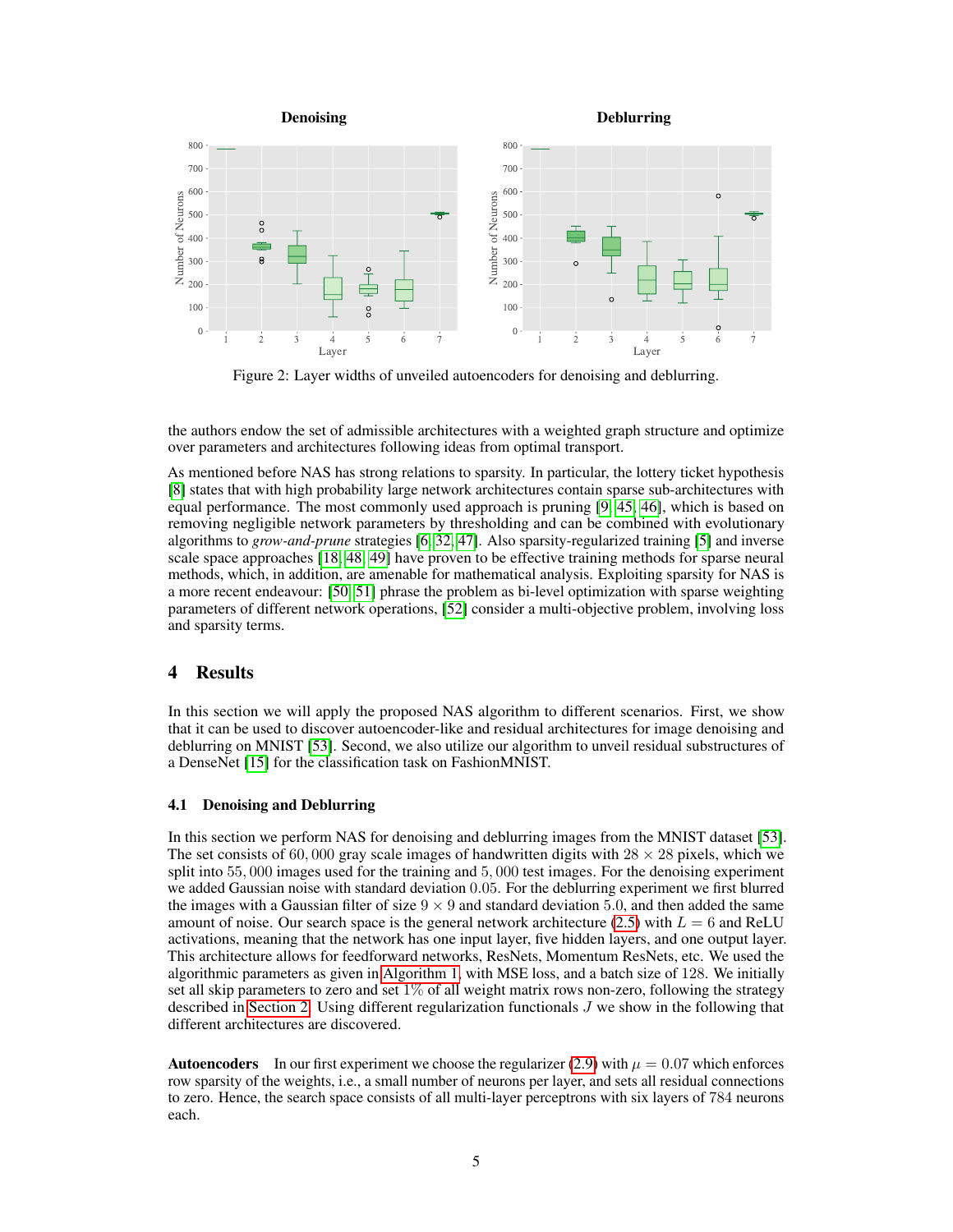<span id="page-5-0"></span>

Figure 3: Unveiled residual autoencoder for denoising (left) and deblurring (right). Top: Layer widths, **Bottom:** Connectivity matrices of averaged value of skip connections, negative in red and positive in blue.

[Figure 2](#page-4-0) shows box plots of the layer sizes of the trained networks, averaged over 10 training runs of 100 epochs each. Note that we added the input layer of size 784 manually for visualization purposes. Evidently, both for the denoising and the deblurring task our algorithm unveils autoencoder architectures. While the widths of the third to sixth layer have some spread over the runs, the average widths of the second and in particular the last layer have high statistical significance. This suggests some degree of redundancy of the central layers, whereas the width of the output layer matches well the average amount of non-zero pixels in the MNIST data, which is around 65%, and hence accounts for the fact that the MNIST digits do not fill the whole image domain.

Notably, the unveiled autoencoder architectures for denoising and deblurring are very similar both qualitatively and quantitatively. We hypothesize that this is due to the fact that the networks' architectures stem from the challenging task of removing the noise, whereas the inversion of the Gaussian blur with a *fixed* kernel can be learnt easily without significantly changing the autoencoder architecture.

Residual Autoencoders To enlarge the search space and thus allow for more interesting neural architectures we allow residual connections in this experiment and use the regularizing functional  $(2.10)$  with  $\mu = 0.07$ , which enforces both sparse residual connections and weight rows. The top row of [Figure 3](#page-5-0) shows box plots of the layer sizes for denoising and deblurring, again averaged over 10 training runs of 100 epochs each. Additionally, in the bottom row we show the average skip parameters  $\tau^{(l,i)}$  in [\(2.5\)](#page-2-1) as connectivity matrices, with negative values in red and positive values in blue. Opposed to the previous experiment without skip connections, the unveiled autoencoder structures are tilted in the sense that the coding layer of approximately 200 neurons arises as first or second hidden layer of the network. Also the sizes of the output layers are larger than in the previous experiment, which we attribute to the fact that the skip connections into the output layer require a larger number of neurons there to fully remove the noise or blur.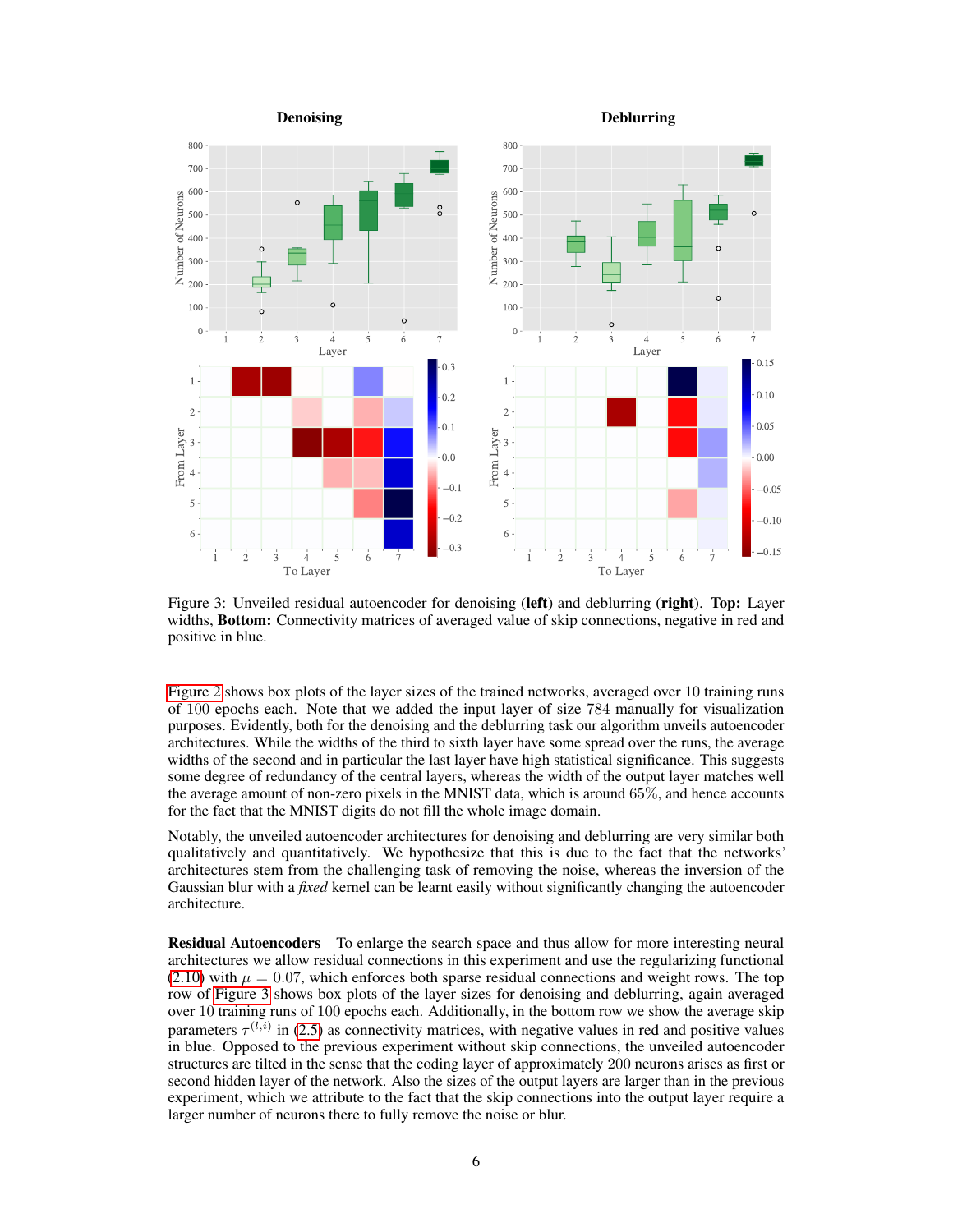|                                                                 | Denoising          | Deblurring          |
|-----------------------------------------------------------------|--------------------|---------------------|
| Autoencoders                                                    | $0.081(\pm 0.012)$ | $0.147(\pm 0.021)$  |
| Residual autoencoders $\  0.005(\pm 0.000) \  0.112(\pm 0.006)$ |                    |                     |
|                                                                 |                    | <b>1. EL TEOLOR</b> |

<span id="page-6-0"></span>Table 1: Average MSE loss ( $\pm$  standard deviation) on MNIST test data set.

The residual connectivity matrices in the second row of [Figure 3](#page-5-0) show that for both denoising and deblurring the learned architectures feature negative and positive residual parameters  $\tau^{(l,i)}$ . Interestingly, for both tasks the output layer in average receives positive residual connections from the previous layers, similar to ResNets, DenseNets, or U-Nets. In contrast, most of the other skip parameters are negative, which is reminiscent of Momentum ResNets [\[16\]](#page-8-10) and typically leads to better performance than non-negative skip parameters, as observed, e.g., in [\[54\]](#page-10-4). Note that the residual networks *do not* form a U-Net structure [\[2\]](#page-7-1), which would mean that most skip parameters are on the counterdiagonal of the residual connectivity matrix, connecting the first and last, second and penultimate layer, etc. Instead the residual network for the denoising task has a triangular structure, mapping the input to the coding layer and then linearly increasing layer sizes towards the output layer, which also receives skip connections from all previous layers but the input one.

Finally, we compare the different architectures in terms of their MSE loss on the MNIST testing data set. [Table 1](#page-6-0) shows the average MSE losses and standard deviations of the unveiled autoencoders and residual autoencoders for both the denoising and the deblurring tasks. Here, the residual architectures have a significantly lower loss than the autoencoder like structures. The improvement is especially high for the denoising task where the loss drops more than one order of magnitude when allowing for residual connections.

#### 4.2 Classification

In this experiment we perform classification on the Fashion-MNIST dataset, which is a more challenging drop-in replacement of MNIST. We use the same train-test splits and algorithmic parameters as before. The loss function is chosen as cross-entropy loss.

The search space is constituted by a DenseNet architecture [\[15\]](#page-8-9), which consists of a 5-layer dense block with a growth rate of  $k = 12$ , followed by a convolutional and a linear layer. As regularizer we choose a group norm on all convolutional kernels,

$$
J(\theta) = \mu \sum_{\iota \in I_{\text{conv}}} \sqrt{s} \| K^{(\iota)} \|_F,
$$

where  $I_{\text{conv}}$  is the index set of the kernels, s denotes the kernel size, and  $\|\cdot\|_F$  is the Frobenius norm. The regularization parameter was chosen as  $\mu = 0.05$ . In this case the skip connections are realized as concatenations, where the  $l$ -th layer of a dense block with growth rate  $k$  receives an input  $x^{(l)} \in \mathbb{R}^{l \cdot k, n, m}$  and outputs a vector  $x^{(l+1)}$ , which is given by

$$
x_{j,\bullet}^{(l+1)} = x_{j,\bullet}^{(l)}, \qquad j \in \{0, \ldots, l \cdot k - 1\},
$$
  

$$
x_{j+l \cdot k,\bullet}^{(l+1)} = \sum_{i=0}^{l \cdot k} K^{(l,i,j)} * x_{i,\bullet}^{(l)}, \qquad j \in \{0, \ldots, k - 1\}.
$$

In this formulation, the kernel matrices for  $j \leq (l-1) \cdot k$  are a generalization of the skip connections in [\(2.5\)](#page-2-1) since they multiply the outputs of previous layers. In particular one can compute the values

$$
\tau^{(l,r)} := \sum_{i=r \cdot k}^{(r+1) \cdot k} \sum_{j=1}^{k} \| K^{(l,i,j)} \|
$$

for  $r < l$ , which act as strength of the residual connections from layer r to layer l.

The left part of [Figure 4](#page-7-5) shows the norms of all kernels and the right part demonstrates the residual connections  $\tau^{(l,r)}$ , as defined above. Similar to the previous experiments, which however dealt with the completely different tasks of denoising and deblurring, the last layer receives most skip connections. This again indicates a "triangular" structure of the unveiled network. Furthermore, from the left image in [Figure 4](#page-7-5) we note that some of the input and output channels are not used by the network.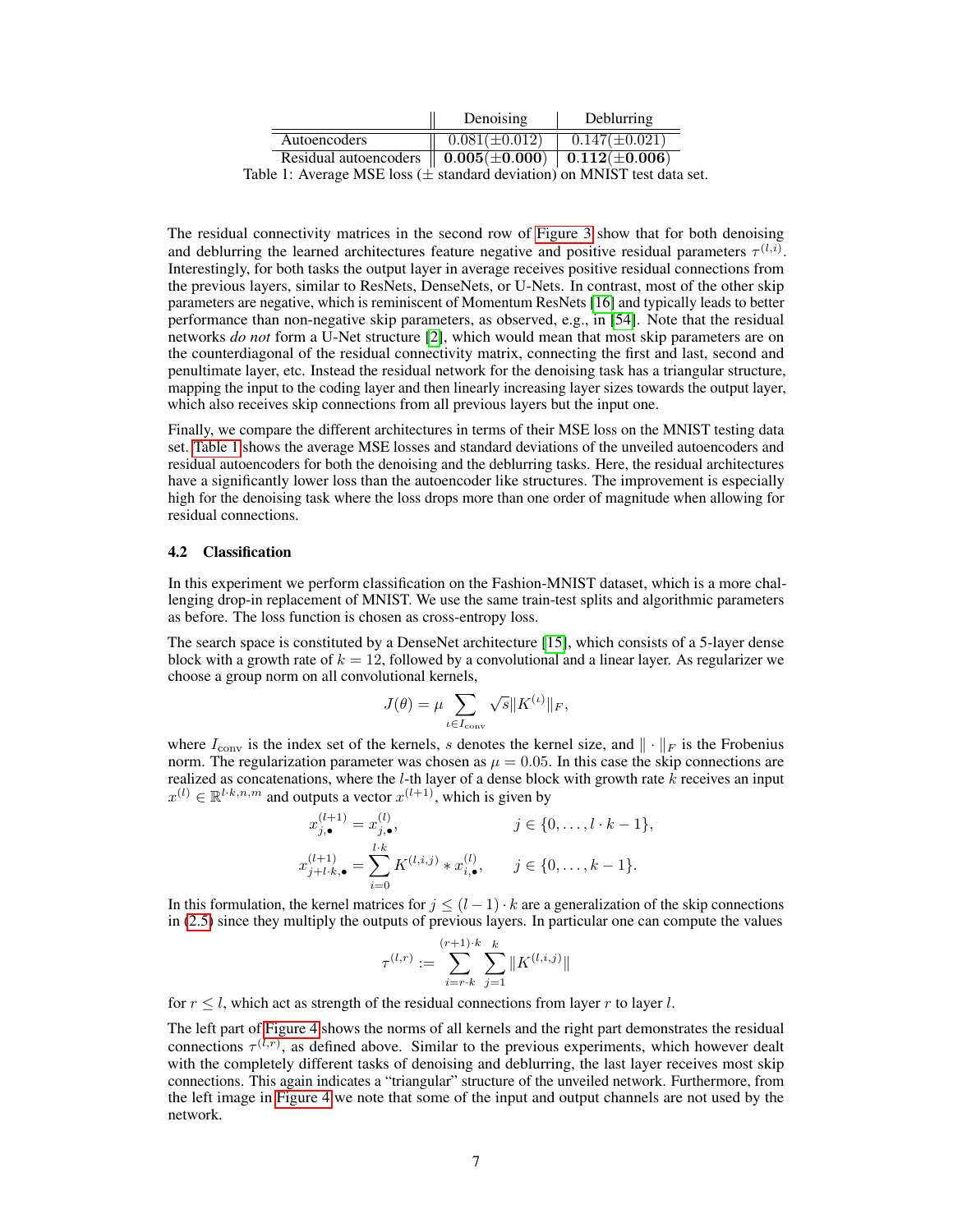<span id="page-7-5"></span>

Figure 4: Left: Residual kernel matrix for individual channels. Right: Residual kernel matrix summed over all channels in a layer.

### 5 Discussion and Future Work

In this paper we proposed a new one-shot approach for optimization-based Neural Architecture Search (NAS) based on an inverse scale space method. We initialize a sparse neural network within a defined search space and the proposed algorithm performs Bregman iterations to add only relevant parameters to the sparse network. This strategies allows the neural network to evolve to a sparse neural architecture that is well-designed for a given task. Our experiments with different application tasks demonstrated that choosing different regularization functionals yield interesting neural architectures, which are also known to be successful from the literature, e.g., autoencoders and residual networks.

Some limitations of our method are the following: First, it requires a network superstructure which can become infeasibly large when supposed to cover, e.g., convolutional layers with hundreds of channels. Second, it contains two hyperparameters  $\delta > 0$  and  $\mu > 0$ , which might require tuning. For Bregman iterations of convex losses  $\delta$  can be shown to have no influence [\[55\]](#page-10-5), which is why chose  $\delta = 1$  in this work. The second parameter  $\mu > 0$  steers the amount of thresholding applied to the subgradients in [Algorithm 1](#page-1-0) and has greater influence on the sparsity of the resulting networks [\[18\]](#page-8-12).

The proposed method has great potential for unveiling unexplored architectures for real world applications. Hence, in future work we aim to perform computations on larger neural architectures, possibly combining it with reinforcement learning-based NAS. Furthermore, we will investigate if the proposed method can be translated to meta neural architecture search [\[56\]](#page-10-6), in which suitable architecture blocks (known as motifs) are automatically combined by the inverse scale space approach. This would mean that neural architecture design becomes significantly less time-consuming than manually testing combinations of different building blocks of neural networks, e.g., pooling, dropout, dense, or residual layers.

#### References

- <span id="page-7-0"></span>[1] Kaiming He, Xiangyu Zhang, Shaoqing Ren, and Jian Sun. "Deep residual learning for image recognition". In: *Proceedings of the IEEE conference on computer vision and pattern recognition*. 2016, pp. 770–778.
- <span id="page-7-1"></span>[2] Olaf Ronneberger, Philipp Fischer, and Thomas Brox. "U-net: Convolutional networks for biomedical image segmentation". In: *International Conference on Medical image computing and computer-assisted intervention*. Springer. 2015, pp. 234–241.
- <span id="page-7-2"></span>[3] David Silver, Julian Schrittwieser, Karen Simonyan, Ioannis Antonoglou, Aja Huang, Arthur Guez, Thomas Hubert, Lucas Baker, Matthew Lai, Adrian Bolton, et al. "Mastering the game of go without human knowledge". In: *nature* 550.7676 (2017), pp. 354–359.
- <span id="page-7-3"></span>[4] Ian Goodfellow, Yoshua Bengio, and Aaron Courville. *Deep Learning*. [http : / / www .](http://www.deeplearningbook.org) [deeplearningbook.org](http://www.deeplearningbook.org). MIT Press, 2016.
- <span id="page-7-4"></span>[5] Simone Scardapane, Danilo Comminiello, Amir Hussain, and Aurelio Uncini. "Group sparse regularization for deep neural networks". In: *Neurocomputing* 241 (2017), pp. 81–89.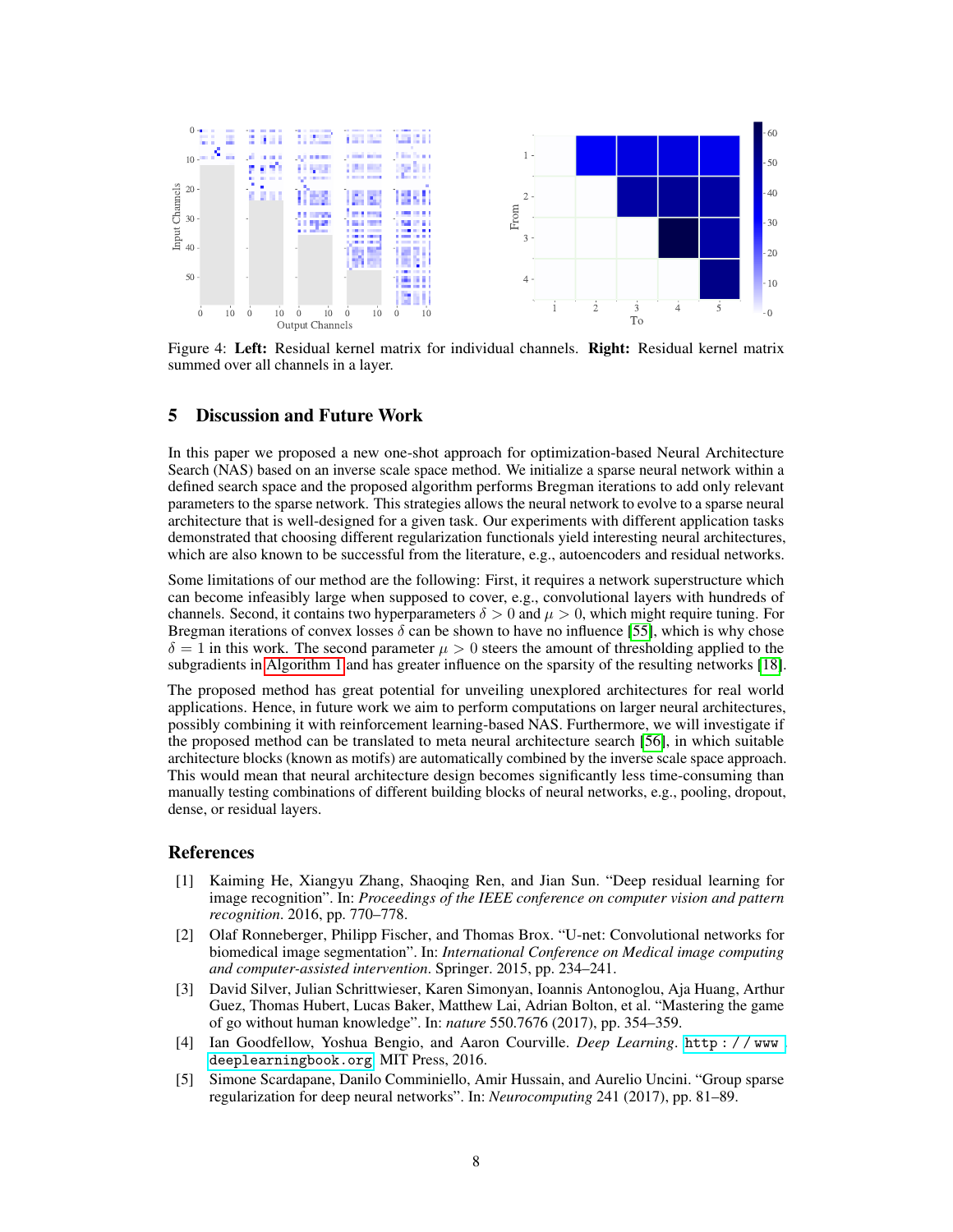- <span id="page-8-0"></span>[6] Tim Dettmers and Luke Zettlemoyer. "Sparse networks from scratch: Faster training without losing performance". In: *arXiv preprint arXiv:1907.04840* (2019).
- <span id="page-8-1"></span>[7] Torsten Hoefler, Dan Alistarh, Tal Ben-Nun, Nikoli Dryden, and Alexandra Peste. "Sparsity in Deep Learning: Pruning and growth for efficient inference and training in neural networks". In: *arXiv preprint arXiv:2102.00554* (2021).
- <span id="page-8-2"></span>[8] Jonathan Frankle and Michael Carbin. "The lottery ticket hypothesis: Finding sparse, trainable neural networks". In: *arXiv preprint arXiv:1803.03635* (2018).
- <span id="page-8-3"></span>[9] Michael Zhu and Suyog Gupta. "To prune, or not to prune: exploring the efficacy of pruning for model compression". In: *arXiv preprint arXiv:1710.01878* (2017).
- <span id="page-8-4"></span>[10] Ning Qian. "On the momentum term in gradient descent learning algorithms". In: *Neural networks* 12.1 (1999), pp. 145–151.
- <span id="page-8-5"></span>[11] Diederik P Kingma and Jimmy Ba. "Adam: A method for stochastic optimization". In: *arXiv preprint arXiv:1412.6980* (2014).
- <span id="page-8-6"></span>[12] Antonio Orvieto, Jonas Kohler, and Aurelien Lucchi. *The Role of Memory in Stochastic Optimization*. 2020. arXiv: [1907.01678 \[cs.LG\]](https://arxiv.org/abs/1907.01678).
- <span id="page-8-7"></span>[13] Sebastian Ruder. "An overview of gradient descent optimization algorithms". In: *arXiv preprint arXiv:1609.04747* (2016).
- <span id="page-8-8"></span>[14] Karen Simonyan and Andrew Zisserman. "Very deep convolutional networks for large-scale image recognition". In: *arXiv preprint arXiv:1409.1556* (2014).
- <span id="page-8-9"></span>[15] Gao Huang, Zhuang Liu, Laurens van der Maaten, and Kilian Q. Weinberger. *Densely Connected Convolutional Networks*. 2018. arXiv: [1608.06993 \[cs.CV\]](https://arxiv.org/abs/1608.06993).
- <span id="page-8-10"></span>[16] Michael E. Sander, Pierre Ablin, Mathieu Blondel, and Gabriel Peyré. *Momentum Residual Neural Networks*. 2021. arXiv: [2102.07870 \[cs.LG\]](https://arxiv.org/abs/2102.07870).
- <span id="page-8-11"></span>[17] Thomas Elsken, Jan Hendrik Metzen, Frank Hutter, et al. "Neural architecture search: A survey." In: *J. Mach. Learn. Res.* 20.55 (2019), pp. 1–21.
- <span id="page-8-12"></span>[18] Leon Bungert, Tim Roith, Daniel Tenbrinck, and Martin Burger. *A Bregman Learning Framework for Sparse Neural Networks*. 2021. arXiv: [2105.04319 \[cs.LG\]](https://arxiv.org/abs/2105.04319).
- <span id="page-8-13"></span>[19] Stanley Osher, Martin Burger, Donald Goldfarb, Jinjun Xu, and Wotao Yin. "An iterative regularization method for total variation-based image restoration". In: *Multiscale Modeling & Simulation* 4.2 (2005), pp. 460–489.
- <span id="page-8-14"></span>[20] Martin Burger, Guy Gilboa, Stanley Osher, Jinjun Xu, et al. "Nonlinear inverse scale space methods". In: *Communications in Mathematical Sciences* 4.1 (2006), pp. 179–212.
- <span id="page-8-15"></span>[21] Jian-Feng Cai, Stanley Osher, and Zuowei Shen. "Linearized Bregman iterations for compressed sensing". In: *Mathematics of computation* 78.267 (2009), pp. 1515–1536.
- <span id="page-8-16"></span>[22] Martin Burger, Klaus Frick, Stanley Osher, and Otmar Scherzer. "Inverse total variation flow". In: *Multiscale Modeling & Simulation* 6.2 (2007), pp. 366–395.
- <span id="page-8-17"></span>[23] Martin Burger, Michael Möller, Martin Benning, and Stanley Osher. "An adaptive inverse scale space method for compressed sensing". In: *Mathematics of Computation* 82.281 (2013), pp. 269–299.
- <span id="page-8-18"></span>[24] Jian-Feng Cai, Stanley Osher, and Zuowei Shen. "Convergence of the linearized Bregman iteration for  $\ell_1$ -norm minimization". In: *Mathematics of Computation* 78.268 (2009), pp. 2127– 2136.
- <span id="page-8-19"></span>[25] Martin Benning, Marta M. Betcke, Matthias J. Ehrhardt, and Carola-Bibiane Schönlieb. *Choose your path wisely: gradient descent in a Bregman distance framework*. 2018. arXiv: [1712.](https://arxiv.org/abs/1712.04045) [04045 \[math.OC\]](https://arxiv.org/abs/1712.04045).
- <span id="page-8-20"></span>[26] Martin Benning and Martin Burger. "Modern regularization methods for inverse problems". In: *Acta Numerica* 27 (2018), pp. 1–111.
- <span id="page-8-21"></span>[27] Leon Bungert, Martin Burger, Antonin Chambolle, and Matteo Novaga. "Nonlinear spectral decompositions by gradient flows of one-homogeneous functionals". In: *Analysis & PDE* (2019). arXiv: [1901.06979 \[math.AP\]](https://arxiv.org/abs/1901.06979). In press.
- <span id="page-8-22"></span>[28] Neal Parikh and Stephen Boyd. "Proximal algorithms". In: *Foundations and Trends in optimization* 1.3 (2014), pp. 127–239.
- <span id="page-8-23"></span>[29] Hui Zou and Trevor Hastie. "Regularization and variable selection via the elastic net". In: *Journal of the royal statistical society: series B (statistical methodology)* 67.2 (2005), pp. 301– 320.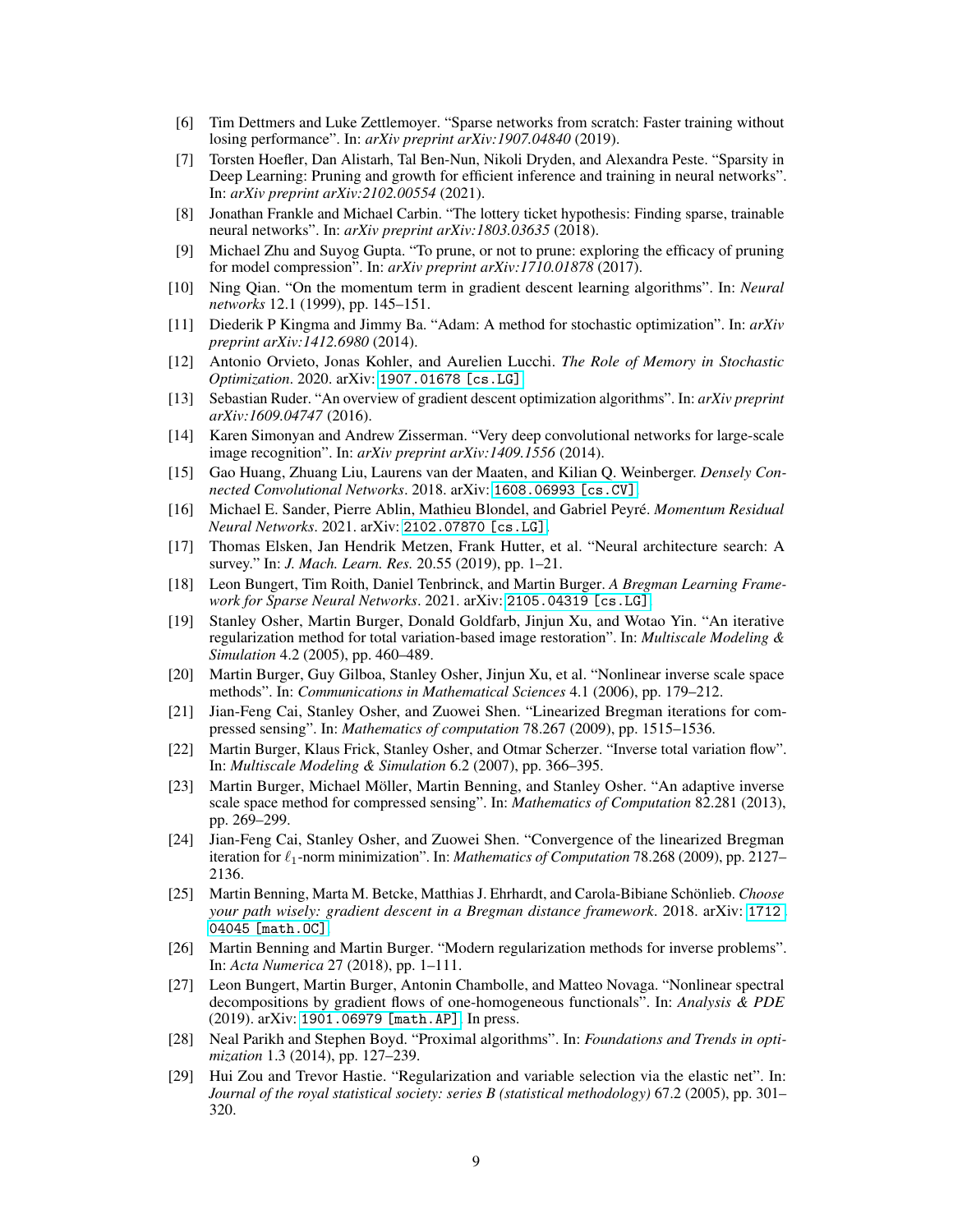- <span id="page-9-0"></span>[30] Ricky TQ Chen, Yulia Rubanova, Jesse Bettencourt, and David Duvenaud. "Neural ordinary differential equations". In: *arXiv preprint arXiv:1806.07366* (2018).
- <span id="page-9-1"></span>[31] Lian-Feng Dong, Yuan-Zhu Gan, Xiao-Liao Mao, Yu-Bin Yang, and Chunhua Shen. "Learning deep representations using convolutional auto-encoders with symmetric skip connections". In: *2018 IEEE International Conference on Acoustics, Speech and Signal Processing (ICASSP)*. IEEE. 2018, pp. 3006–3010.
- <span id="page-9-2"></span>[32] Shiwei Liu, Decebal Constantin Mocanu, Amarsagar Reddy Ramapuram Matavalam, Yulong Pei, and Mykola Pechenizkiy. "Sparse evolutionary deep learning with over one million artificial neurons on commodity hardware". In: *Neural Computing and Applications* 33.7 (2021), pp. 2589–2604.
- <span id="page-9-3"></span>[33] Xavier Glorot and Yoshua Bengio. "Understanding the difficulty of training deep feedforward neural networks". In: *Proceedings of the thirteenth international conference on artificial intelligence and statistics*. JMLR Workshop and Conference Proceedings. 2010, pp. 249–256.
- <span id="page-9-4"></span>[34] Kaiming He, Xiangyu Zhang, Shaoqing Ren, and Jian Sun. "Delving deep into rectifiers: Surpassing human-level performance on imagenet classification". In: *Proceedings of the IEEE international conference on computer vision*. 2015, pp. 1026–1034.
- <span id="page-9-5"></span>[35] Peter J Angeline, Gregory M Saunders, and Jordan B Pollack. "An evolutionary algorithm that constructs recurrent neural networks". In: *IEEE transactions on Neural Networks* 5.1 (1994), pp. 54–65.
- <span id="page-9-6"></span>[36] Thomas Elsken, Jan Hendrik Metzen, and Frank Hutter. "Efficient multi-objective neural architecture search via lamarckian evolution". In: *arXiv preprint arXiv:1804.09081* (2018).
- <span id="page-9-7"></span>[37] Risto Miikkulainen, Jason Liang, Elliot Meyerson, Aditya Rawal, Daniel Fink, Olivier Francon, Bala Raju, Hormoz Shahrzad, Arshak Navruzyan, Nigel Duffy, et al. "Evolving deep neural networks". In: *Artificial intelligence in the age of neural networks and brain computing*. Elsevier, 2019, pp. 293–312.
- <span id="page-9-8"></span>[38] Bowen Baker, Otkrist Gupta, Nikhil Naik, and Ramesh Raskar. "Designing neural network architectures using reinforcement learning". In: *arXiv preprint arXiv:1611.02167* (2016).
- <span id="page-9-9"></span>[39] Barret Zoph and Quoc V Le. "Neural architecture search with reinforcement learning". In: *arXiv preprint arXiv:1611.01578* (2016).
- <span id="page-9-10"></span>[40] Barret Zoph, Vijay Vasudevan, Jonathon Shlens, and Quoc V Le. "Learning transferable architectures for scalable image recognition". In: *Proceedings of the IEEE conference on computer vision and pattern recognition*. 2018, pp. 8697–8710.
- <span id="page-9-11"></span>[41] Hanxiao Liu, Karen Simonyan, and Yiming Yang. "Darts: Differentiable architecture search". In: *arXiv preprint arXiv:1806.09055* (2018).
- <span id="page-9-12"></span>[42] Hongpeng Zhou, Minghao Yang, Jun Wang, and Wei Pan. "Bayesnas: A Bayesian approach for neural architecture search". In: *International Conference on Machine Learning*. PMLR. 2019, pp. 7603–7613.
- <span id="page-9-13"></span>[43] Nicolas Garcia Trillos and Javier Morales. "Semi-discrete optimization through semidiscrete optimal transport: a framework for neural architecture search". In: *arXiv preprint arXiv:2006.15221* (2020).
- <span id="page-9-14"></span>[44] Nicolas Garcia Trillos, Felix Morales, and Javier Morales. "Traditional and accelerated gradient descent for neural architecture search". In: *arXiv preprint arXiv:2006.15218* (2020).
- <span id="page-9-15"></span>[45] Yann LeCun, John S Denker, and Sara A Solla. "Optimal brain damage". In: *Advances in neural information processing systems*. 1990, pp. 598–605.
- <span id="page-9-16"></span>[46] Song Han, Jeff Pool, John Tran, and William J Dally. "Learning both weights and connections for efficient neural networks". In: *arXiv preprint arXiv:1506.02626* (2015).
- <span id="page-9-17"></span>[47] Xiaoliang Dai, Hongxu Yin, and Niraj K Jha. "NeST: A neural network synthesis tool based on a grow-and-prune paradigm". In: *IEEE Transactions on Computers* 68.10 (2019), pp. 1487– 1497.
- <span id="page-9-18"></span>[48] Chendi Huang, Xinwei Sun, Jiechao Xiong, and Yuan Yao. "Split LBI: An iterative regularization path with structural sparsity". In: *Proceedings of the 30th International Conference on Neural Information Processing Systems*. 2016, pp. 3377–3385.
- <span id="page-9-19"></span>[49] Yanwei Fu, Chen Liu, Donghao Li, Zuyuan Zhong, Xinwei Sun, Jinshan Zeng, and Yuan Yao. "Exploring Structural Sparsity of Deep Networks via Inverse Scale Spaces". In: *arXiv preprint arXiv:1905.09449* (2019).